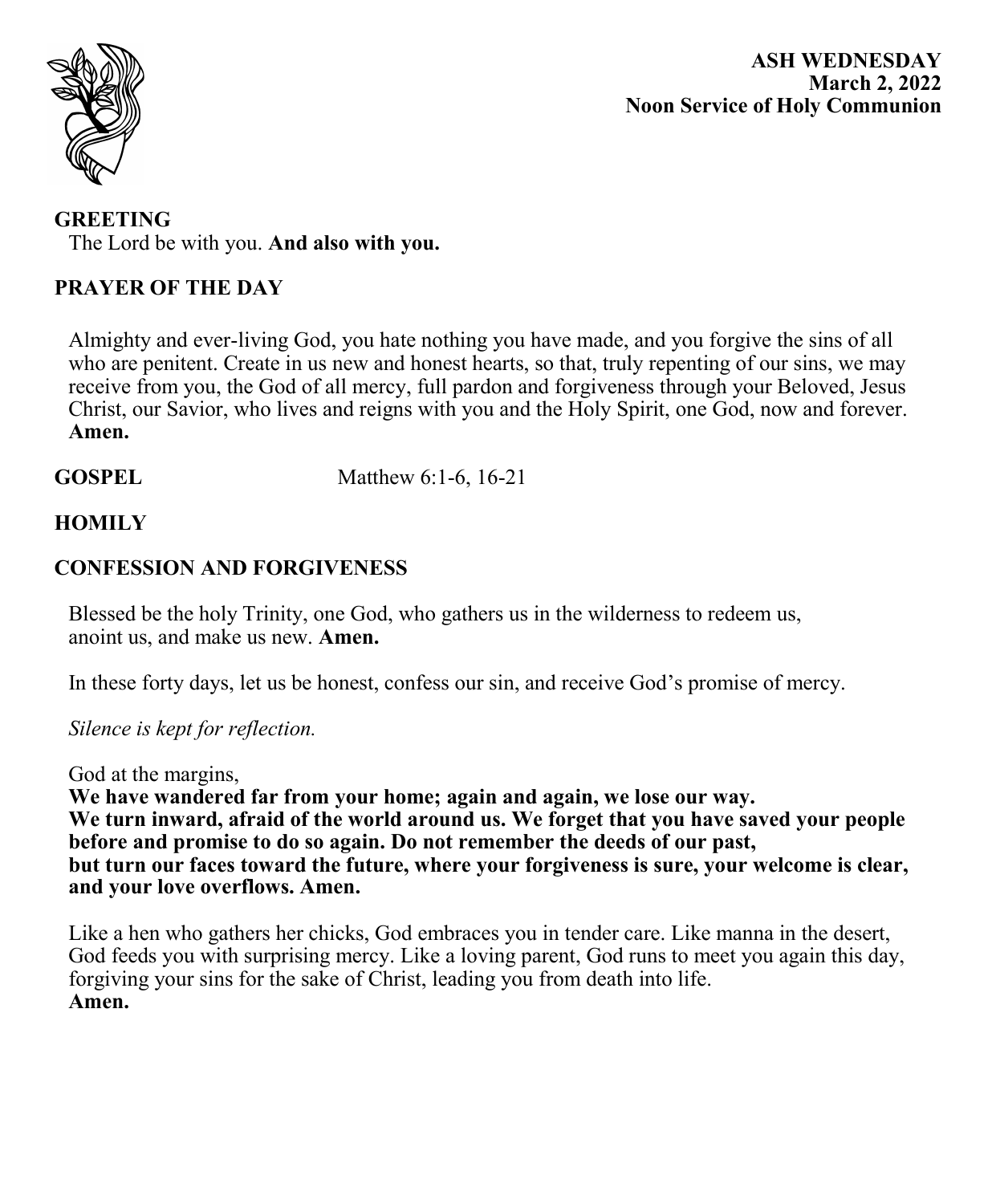# **IMPOSITION OF ASHES**

*People may come forward to receive the ashes. Minister mark the forehead of each person with a cross of ashes, saying:*

Remember that you are dust, and to dust you shall return.

*After all have returned to their seats, the service continues.*

Accomplish in us, O God, the work of your salvation, **that we may show forth your glory in the world.** By the cross and passion of your Beloved, our Savior, **bring us with all your saints to the joy of resurrection.**

Almighty God have mercy on us, forgive us all our sins through our Lord Jesus Christ, strengthen us in all goodness, and by the power of the Holy Spirit keep us in eternal life. **Amen.**

### **PRAYERS OF THE PEOPLE**

As a sign of the community we strive to become and the work of prayer we shoulder together, let us face one another by turning to the center aisle as we pray for the life of the world, the intentions of all the faithful, and for any in sorrow or need.

*Each prayer petition may be concluded with one of these (or similar) responses:* 

| God in your mercy, | or | Bless we the Lord!       |
|--------------------|----|--------------------------|
| Hear our prayer.   |    | <b>Thanks be to God!</b> |

# **SHARING CHRIST'S PEACE**

### **OFFERTORY PRAYER**

Generous God, you feed us with the harvest of the land, and you provide for our every need. Receive our gifts of money, imagination, and labor, and transform them into a feast that welcomes all, in Jesus Christ, our host and our guest. **Amen.**

### **LENTEN ORDER for HOLY COMMUNION**

| The Lord be with you.                   | And also with you.                         |
|-----------------------------------------|--------------------------------------------|
| Lift up your hearts.                    | We lift them to the Lord.                  |
| Let us give thanks to the Lord our God. | It is right to give our thanks and praise. |

It is indeed right, our duty and our joy, that we should at all times and in all places give thanks and praise to you, almighty and merciful God, through our Savior Jesus Christ. You call your people to cleanse their hearts and prepare with joy for the paschal feast, that, renewed in the gift of baptism, we may come to the fullness of your grace. And so, with all the choirs of angels, with the church on earth and the hosts of heaven,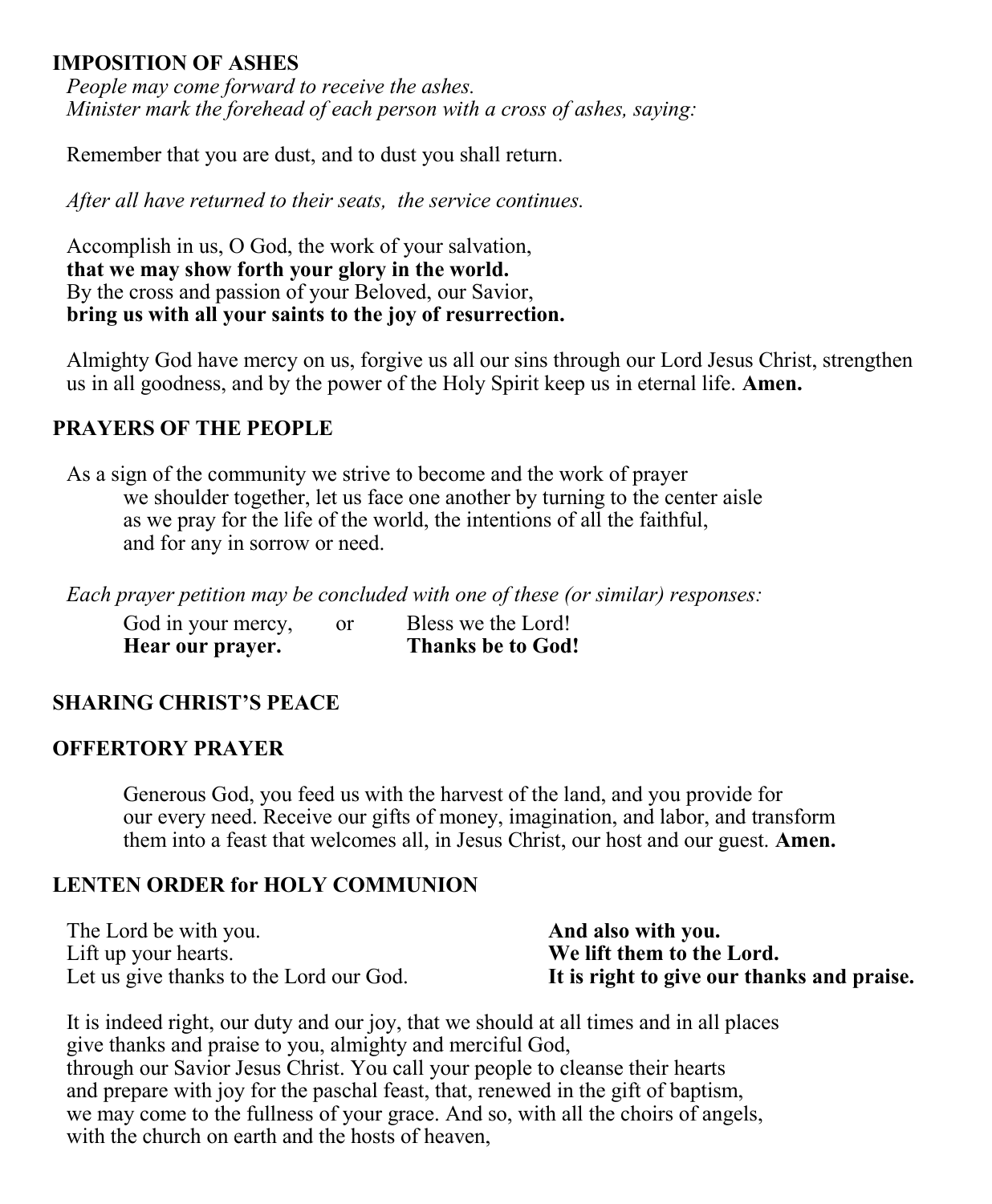we praise your name and join their unending hymn: (spoken)

## **Holy, holy, holy Lord, God of power and might, heaven and earth are full of your glory. Hosanna in the highest. Blest is the one who comes in the name of the Lord. Hosanna in the highest.**

We praise you, O God for the nearness of your Word. We thank you, O God, that there is no journey too far for your Word to travel. Your patience with the time it takes a human body to adjust to proximity of your grace is beyond belief. Give us ears to hear, eyes to see, tongues to taste, and arms to embrace your hospitality: your steadfast love, our land of milk and honey.

In the night in which Jesus was betrayed, our Lord Jesus took bread, and gave thanks; broke it, and gave it to the disciples, saying: Take and eat; this is my body, given for you. Do this for the remembrance of me. Again, after supper, Jesus took the cup, gave thanks, and gave it for all to drink, saying: This cup is the new covenant in my blood, shed for you and for all people for the forgiveness of sin. Do this for the remembrance of me.

Remembering God's love for us on the way, at the table, and to the end, we proclaim the mystery of faith: **Christ has died. Christ is risen. Christ will come again.**

We pray for the gift of your Spirit: in our gathering; within this meal; among your people; throughout the world.

Blessing, praise, and thanks to you, holy God, through Christ Jesus, by your Spirit, in your church, without end. **Amen.**

As there is no place on earth where the bread of life cannot be broken and shared. it shall always gladden God's heart whenever we pray:

**God, our Mother, God, Our Father in heaven, hallowed be your name, your kingdom come, your will be done, on earth as in heaven. Give us today our daily bread. Forgive us our sins as we forgive those who sin against us. Save us from the time of trial and deliver us from evil. For the kingdom, the power, and the glory are yours, now and forever. Amen.**